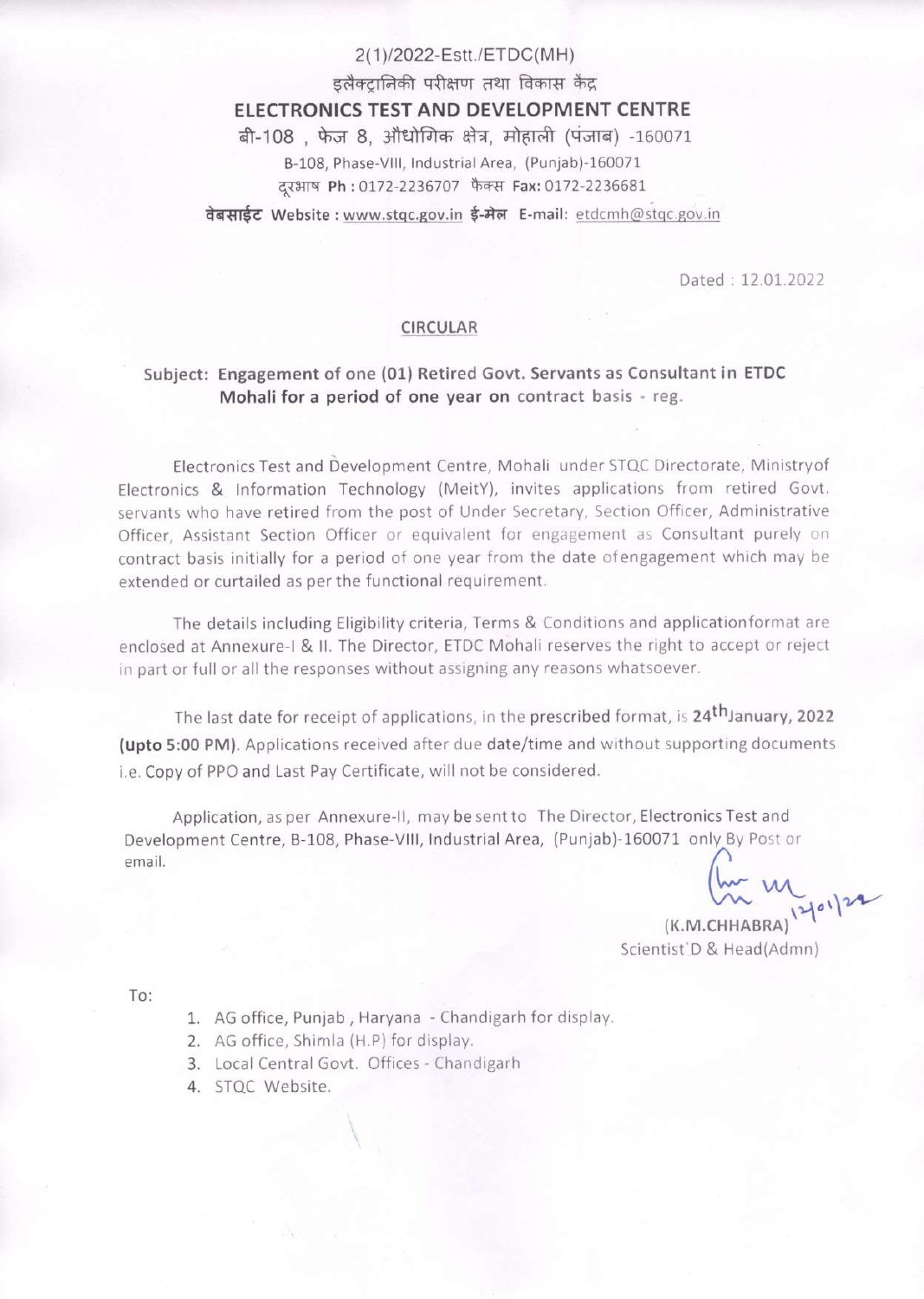## ELECTRONICS TEST AND DEVELOPMENT CENTRE, MOHALI

## STOC. Directorate Ministry of Electronics and Information Technology Govt. of India

## Terms and Conditions for Engagement of Consultant

## |. Eligibility and Job Description:

- a) The candidate should have retired from Central Government Ministries / Departments having experience of functioning in Govt. Bodies.
- b) The candidate who have retired from the post of Under Secretary, Administrative officer, Section officer, Assistant Section Officer or equivalent, are eligible for engagement to the position of Consultant.
- $\circ)$ The candidate should have good communication and interpersonal skills, fair knowledge of computer applications such as MS word, MS Excel and Power Point etc.
- d) The candidate should have flair knowledge in noting/drafting, various establishment/finance related rules/regulations of Govt. of India and capable of handling Administrative matters in one or more of the following areas:

General Administration, framing of Rules & Regulations, Vigilance matters, Court cases, Parliament Questions and related matters, RTI, Procurement Matters, examination offinancial proposal, grant-in aid.

### 2. Period of Engagement:

- a) The engagement of Consultant will be purely on short term contract basis. The initial engagement as Consultant would be for <sup>a</sup> period of one year, which may be extended beyond one year depending upon the requirement of ETDC, Mohali and performance review of the consultant or but shall not be extended beyond <sup>5</sup> years after superannuation.
- b) The engagement of consultant would be on full-time basis and they would not be permitted to take up any other assignment during the period of consultancy with ETDC, Mohali.
- c) The engagement of Consultant would be of <sup>a</sup> temporary nature against the tasks assigned. The engagement can be cancelled at any time by ETDC, Mohali without assigning any reason.

## 3 Age Limit:

Not more than 64 years of age on the last date of application.

#### 4 Remuneration

- a. A fixed monthly amount shall be paid as per the Government norms, arriving atby deducting the basic pension (gross) from the last basic pay drawn at the timeof retirement.
- No increment and Dearness allowance shall be allowed during the term of the  $b.$ contract.

 $\mu$  al  $\mu$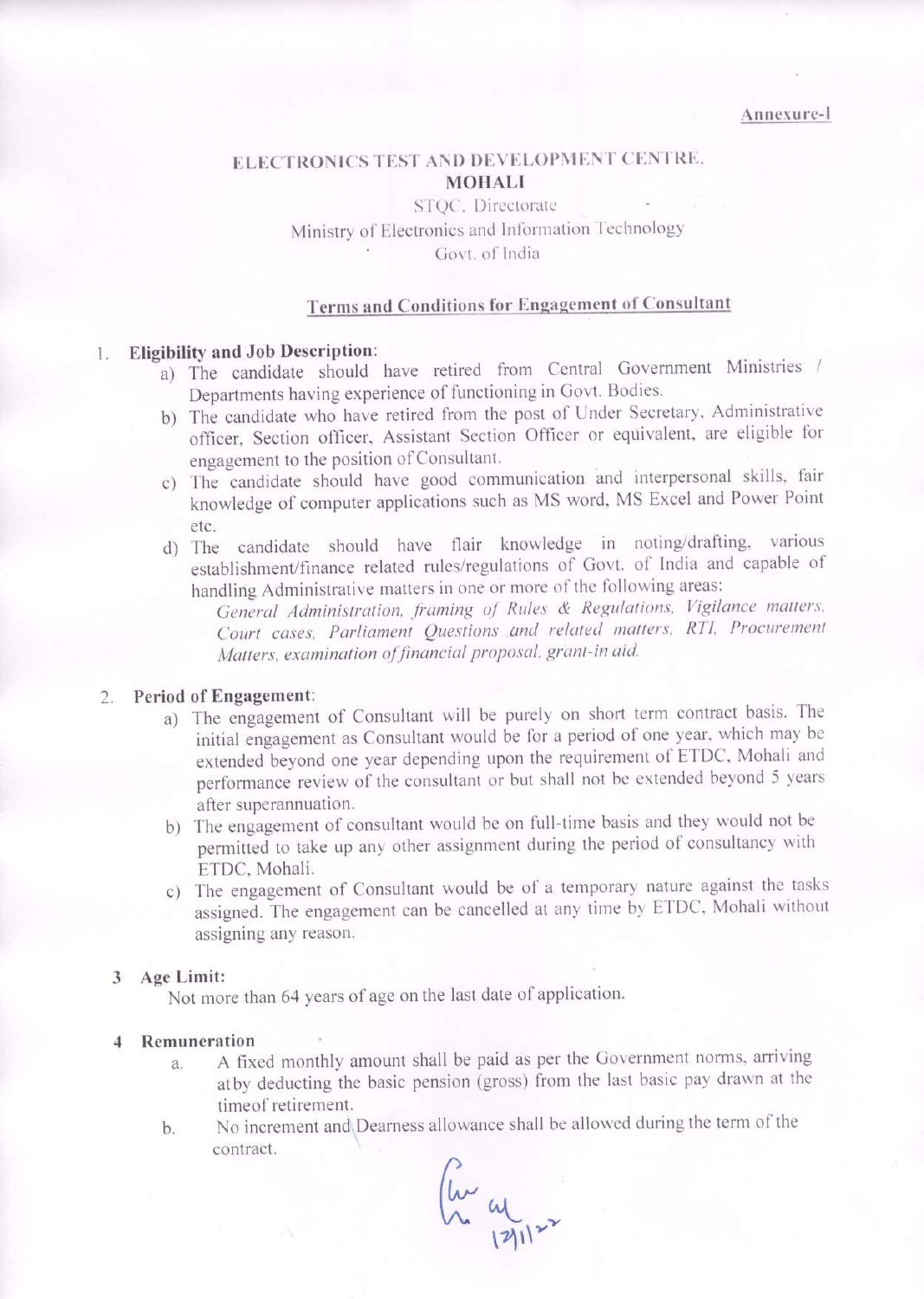#### 5 Selection Procedure

Candidates meeting the conditions shall be shortlisted on the basis of criteria like experience in the relevant areas, qualification etc. The Consultant will be selected by a duly constituted committee.

#### 6. Working facilities to be provided:

Only the basic facilities/infrastructure will be provided to the consultant. No Transport of Telephone/Internet facility at residence etc., shall be provided.

### 7. Other entitlements of Consultant:

- a. Leave: Paid leave of absence will be allowed at the rate of 1.5 days for each completed month of service. Accumulation of leave beyond a calendar year shall not be allowed.
- b. **TA/DA:** No TA/DA is admissible for joining the assignment or on its completion. The Consultant will be allowed TA/DA on official tour, if any, as per his entitlement at the time of retirement.
- c. Accommodation/HRA: No accommodation or HRA will be provided by the Ministry.
- d. Transportation Allowance: A fixed amount of Rs. 7,200/- (for Govt. Servants retired atLevel-9 and above/Rs. 3,600/- (for Govt. Servants retired at Level 6 to 8) Transport Allowance for the purpose of commuting between the residence and the place of work shall be paid. This shall not exceed the rate applicable to the appointee at the time of retirement. The amount so fixed shall be remain unchanged during the term of engagement. No Dearness allowance shall be admissible on the Transportation Allowance.

### 8. Working hours:

- a. The consultant shall have to work as the working hours of the Electronics Test & Development Centre, Mohali. However, depending on the exigency of work, one may be required to come early or sit late to complete the time bound work or attend officeon holidays. No extra remuneration or fee would be payable if work requires late sittingor coming on holidays.
- b. The Consultant will be required to mark their attendance in Bio-metric System.

#### 9, Tax Deduction at Source (TDS):

 $\overline{\mathbf{X}}$ 

Income Tax or any other tax liable to be deducted, as per the prevailing rules, will be deducted at source before effecting the payment of remuneration.

lw  $\frac{1}{2}$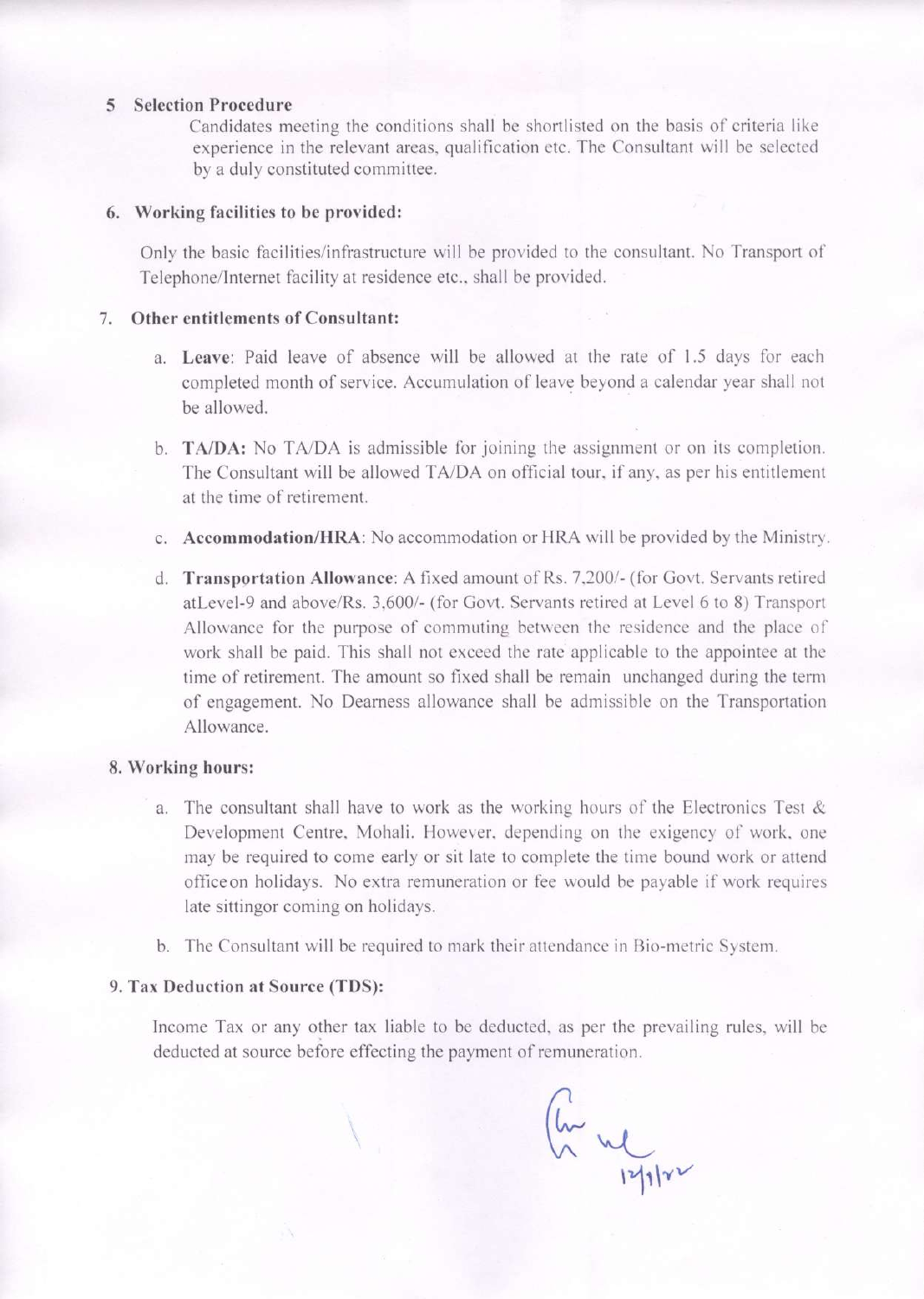#### 10. Confidentiality of data and documents

The consultant shall not utilize or publish or disclose or part with, to a third party, any data or statistics or proceedings or information gathered during the course of the assignment for the office, without the express written consent of this office. The Consultant shall be bound to hand overthe entire set of records of assignments in the office on or before the expiry of the contract and before the final payment is released by the office. The consultant shall sign an agreement of confidentiality with the Government of India to this effect which shall contain a clause Ethics and Integrity.

### 11. Conflict of Interest

The Consultant appointed by this office, shall in no case represent or give opinion or advice to others in any matter which is adverse to the interest of this office. No consultant would be permitted to take up any other assignment during the period of consultancy.

## 12. Termination of service

- a. ETDC, Mohali may terminate the services of the Consultant.If:
	- i. The consultant is unable to accomplish the assigned works.
	- ii. Quality of the accomplished work is not to the satisfaction of ETDC, Mohali.
	- iii. The Consultant fails in timely achievement of the milestones as decided by ETDC, Mohali.
	- iv. The Consultant is found lacking in honesty and integrity.
	- v. Posting of a government official who could do the Consultant job.
	- vi. The requirement of consultant for the work assigned ceased to exist.
	- vil. The undertaking / information given by the candidate is found to be false.
	- vill. The consultant completes <sup>5</sup> years of retirement.
- b. The services can be terminated by giving fifteen days' notice in writing fromeither side. The termination will be without prejudice to either party's rights accrued before termination.

#### 13. Accident, Injury, etc, during the period of engagement

 $\overline{\phantom{0}}$ 

ETDC, Mohali shall not be responsible for any loss, accident, damage, injury suffered by the consultant whatsoever arising in or out of the execution of his work, including travel.

#### 14. Rights of ETDC, Mohali

ETDC, Mohali reserves the right to cancel and not to proceed in the matter for engagement of consultant at any stage without giving any reason, Whatsoever.

@ v<br>121.12